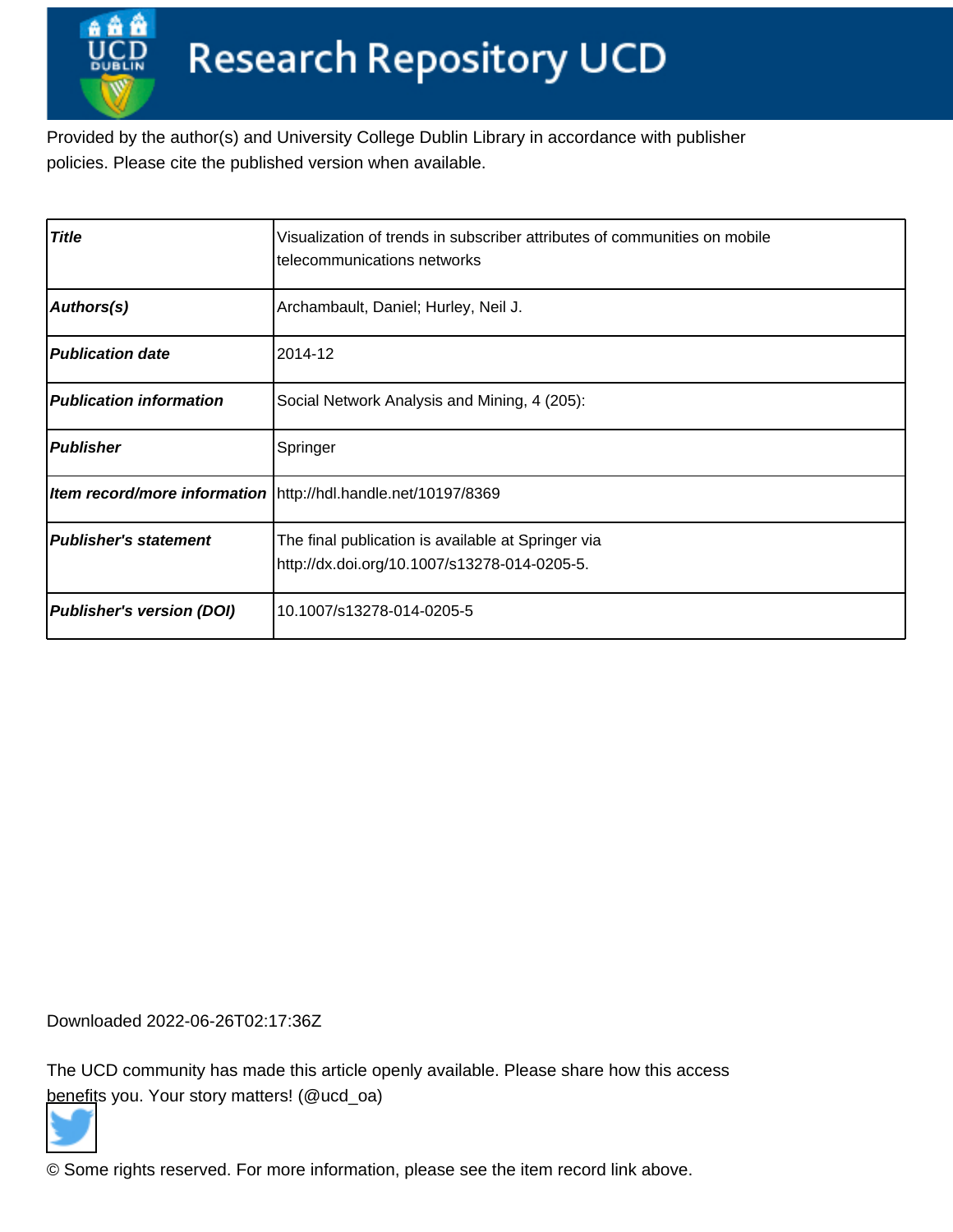# Visualization of Trends in Subscriber Attributes of Communities on Mobile Telecommunications Networks

Daniel Archambault · Neil Hurley

Received: December 15th, 2013 / Accepted:

Abstract Churn, the decision for a subscriber to leave a provider, is frequently of interest in the telecommunications industry. Previous research provides evidence that social influence can be a factor in mobile telecommunications churn. In our work, presented at ASONAM, we presented a system, called ChurnVis, to visualize the evolution of mobile telecommunications churn and subscriber actions over time. First, we infer a social network from call detail records. Then, we compute components based on an overlay of this social network and churn activity. We compute summaries of the attributes associated with the subscribers and finally, we visualize the components in a privacy preserving way. The system is able to present summaries of thousands of churn components in graphs of hundreds of millions of edges. One of the drawbacks of the original approach was that churn components were sometimes very large, leading to overaggregation in the summary data. In this extension of the ASONAM paper, we adapt the ChurnVis approach to operate on the output of a community finding algorithm and present new results based on this adaptation.

Keywords Telecommunications Churn · Attributed Graphs · Graph Visualization · Social Networks · Community Finding Visualization

D. Archambault

Swansea University, Faraday Tower, Singleton Park, SA2 8PP, United Kingdom Tel.: +44(0)1792 295371 Fax: +44(0)1792 295708 E-mail: d.w.archambault@swansea.ac.uk

N. Hurley

University College Dublin, School of Computer Science & Informatics, Belfield, Dublin 4, Ireland neil.hurley@ucd.ie

#### 1 Introduction

The ability to predict and analyse subscriber churn is important to the mobile telecommunications industry. When a customer churns, they decide to leave a particular service provider. There is evidence [40,11] that social influence is a factor in the propagation of churn. Considering the social network of subscribers defined by their calling behaviour, the idea is that friends of subscribers who churn are more likely themselves to churn. However, social influence is not be the only factor involved in churn. There are many extrinsic and intrinsic factors that can influence a decision to leave a provider. Perhaps, for example, a different operator has a better deal for a particular handset which has become popular; or perhaps the subscriber has reached the end of a contract. In addition to the call detail records (CDRs) of the phone calls over their network, service providers maintain records associated with each subscriber, including static attributes that do not evolve over time, such as gender or birth date and dynamic attributes such as call activity or adoption of a particular model of a phone. Such records can be used to identify patterns in churn behaviour.

An up-to-date knowledge of the factors influencing churn, both social and non-social, allows providers to take steps to discourage their most valuable customers from churning. There is a business advantage to be gained in being able to quickly identify these patterns. The ChurnVis system presented in this paper is a visualization system focused on helping data analysts identify such patterns. Working with industrial collaborators, we developed a system that could identify the extent of social churn in the network and also present static and dynamic attributes of the churners in a way that would allow trends in these attributes to be discerned.

Analyst expertise and data set size are two significant challenges to this visualization problem. CDRs may be represented as a graph, where the nodes of the graph are the

The authors would like to acknowledge Idiro Technologies and the support of the Clique Strategic Research Cluster funded by Science Foundation Ireland (SFI) Grant No. 08/SRC/I1407.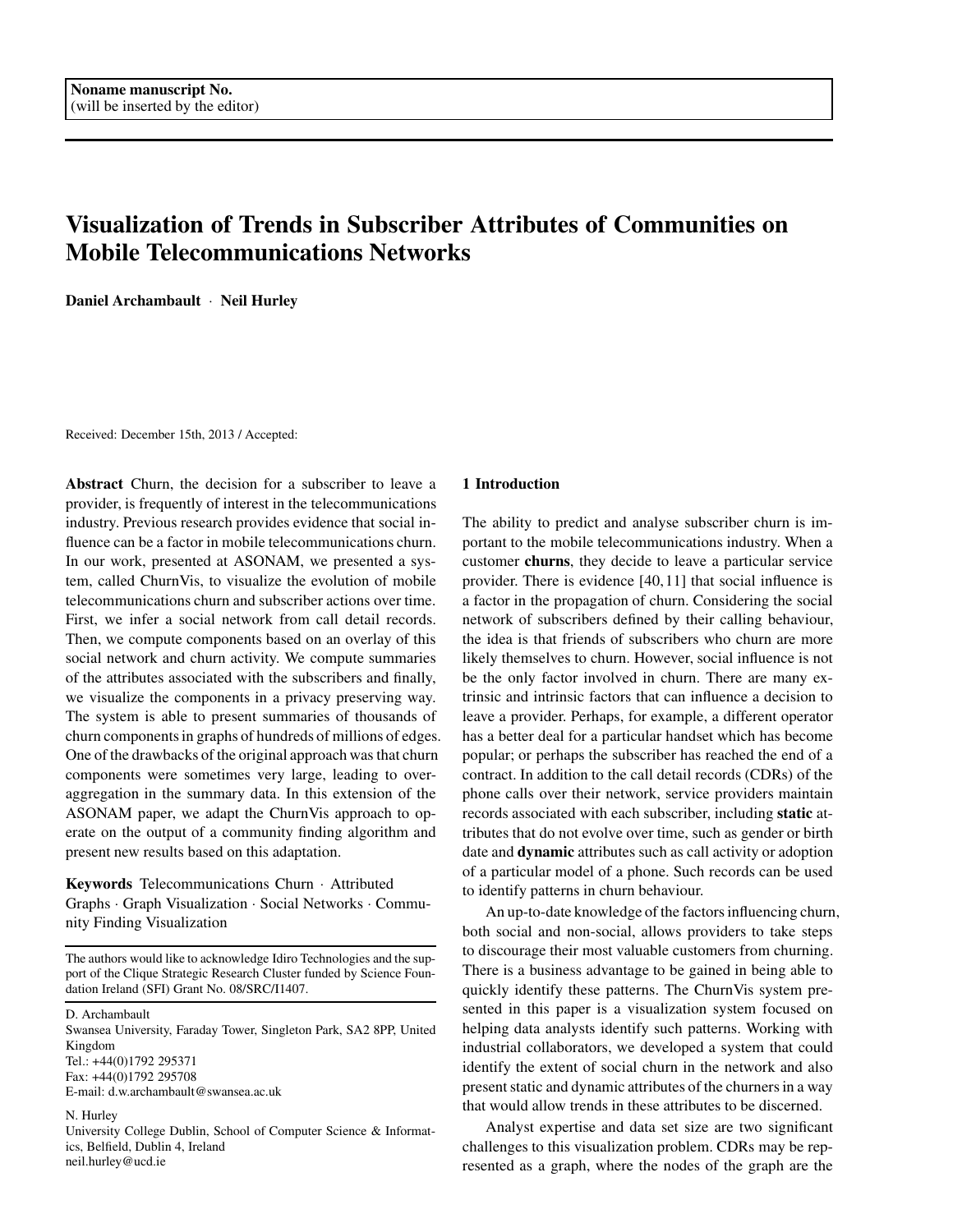subscribers and the edges represent a phone call between a pair of subscribers. Telecommunications analytics graphs are very large with data set sizes of four million nodes considered as small. In this work, we have considered graphs of close to a billion edges. Secondly, ChurnVis needed to be developed to cater to analysts with significant technical expertise, as well as to CEOs, sales staff, and clients who may not have such expertise. With this wide range of visualization literacy, the system must be simple and must be usable for both exploratory and explanatory contexts.

In our previous work [2], we developed a system using the design study methodology [37] that was able to visualize churn in the context of a social network inferred from CDRs. In a design study approach, a visualization approach is developed via close collaboration with real users in a domain and is validated through evidence that the system does solve the intended target problem and is useful to experts. Design studies can have three primary contributions and in this paper we touch on all three.

In the first stage, *problem characterization and abstraction* defines the appropriate domain problem, abstracts it into tasks, and establishes the requirements against which the solution is judged. We have presented aspects of our problem characterization in section 3. In the second stage, a *validated visualization design* is presented, namely a tool that is the outcome of this project. The tool is validated with evidence that it is useful to experts and solves the intended target problem. The tool should be deployed to the intended users without the researchers present and evidence is collected that the end design actually helps the intended user community. Our tool is described in section 4 with evidence of rapid prototyping and iterative refinement presented in section 5. The tool is deployed in an environment with real users and we present screenshots of findings produced by one of the company engineers in section 6.2. In the third and final phase, *reflection* on the design study is presented in comparison to previous solutions which is present in many sections of the paper. We have made contributions to all three of these areas and have considered many of the pitfalls [37] when developing our design study.

In this paper, we extend ChurnVis so that it is able to handle the output of overlapping community finding algorithms. One of the drawbacks of our original ChurnVis system is that the components were sometimes quite large, consisting of hundreds of thousands of subscribers. Attribute aggregation over such large components can cause interesting low-level detail to be lost. Thus, it would be interesting to break these components down into smaller more intelligible *communities*. In this extended version of our paper, we apply community finding approaches to these large components and adapt our ChurnVis system to visualize the results of this process.

In this paper, sections 3 through 6 appear mostly as they did in the original ASONAM conference paper [2]. We have extended the discussion of related work (section 2) to include other relevant papers. This article further contributes to the literature by adapting ChurnVis to handle the output of an overlapping community finding approach [29] as presented in section 7.

## 2 Related Work

Related work in this paper is associated with several areas of visualization and some work in the area of churn prediction. In section 2.1, we present previous work in graph visualization. Section 2.2 looks at previous work in pixel oriented displays. Finally, section 2.3 briefly describes some work in mobile telecommunications churn prediction which has influenced the design of our system.

# 2.1 Graph Visualization Systems

The field of graph visualization has a long history with many techniques for understanding the structure of graphs [18,14, 27]. As our approach is required to handle large, attributed graphs, we focus our discussion of previous work on visualization techniques for this type of data.

A promising set of methods for visualizing attributed graphs are aggregation methods [1,3,4,7]. Scalable dynamic graph visualization approaches have also been developed based on grouping nodes of a large graph together [35]. These techniques could be used to simplify parts of the graph with specific attribute values in order to understand the overarching connectivity between different segments of the graph. Although such techniques can be quite effective, in our application, we cannot use these approaches for scalability and data sensitivity reasons.

Some approaches focus on the visualization of a graph via its static and dynamic attributes with considerations for graph structure. Semantic substrates [38] consider dynamic graph structures and their attribute values over time. In this work, graph nodes are plotted on the x-axis and node attribute values are plotted on the y-axis to understand how the graph and its attributes evolve over time. NetVisia [15] provides a large scale method for visualizing a graph and its dynamic attributes. The approach uses a heat map visualization of the evolution of node or edge attributes over time. The approach of von Landesberger *et al.* [25], provides a way for visualizing cascade information over time in a single integrated visualization. A cascade is a phenomenon that propagates from node to node via the edges of the network. The approach places nodes spatially according to when they participate in the cascade allowing for visualization of the process. These approaches are good methods for visualizing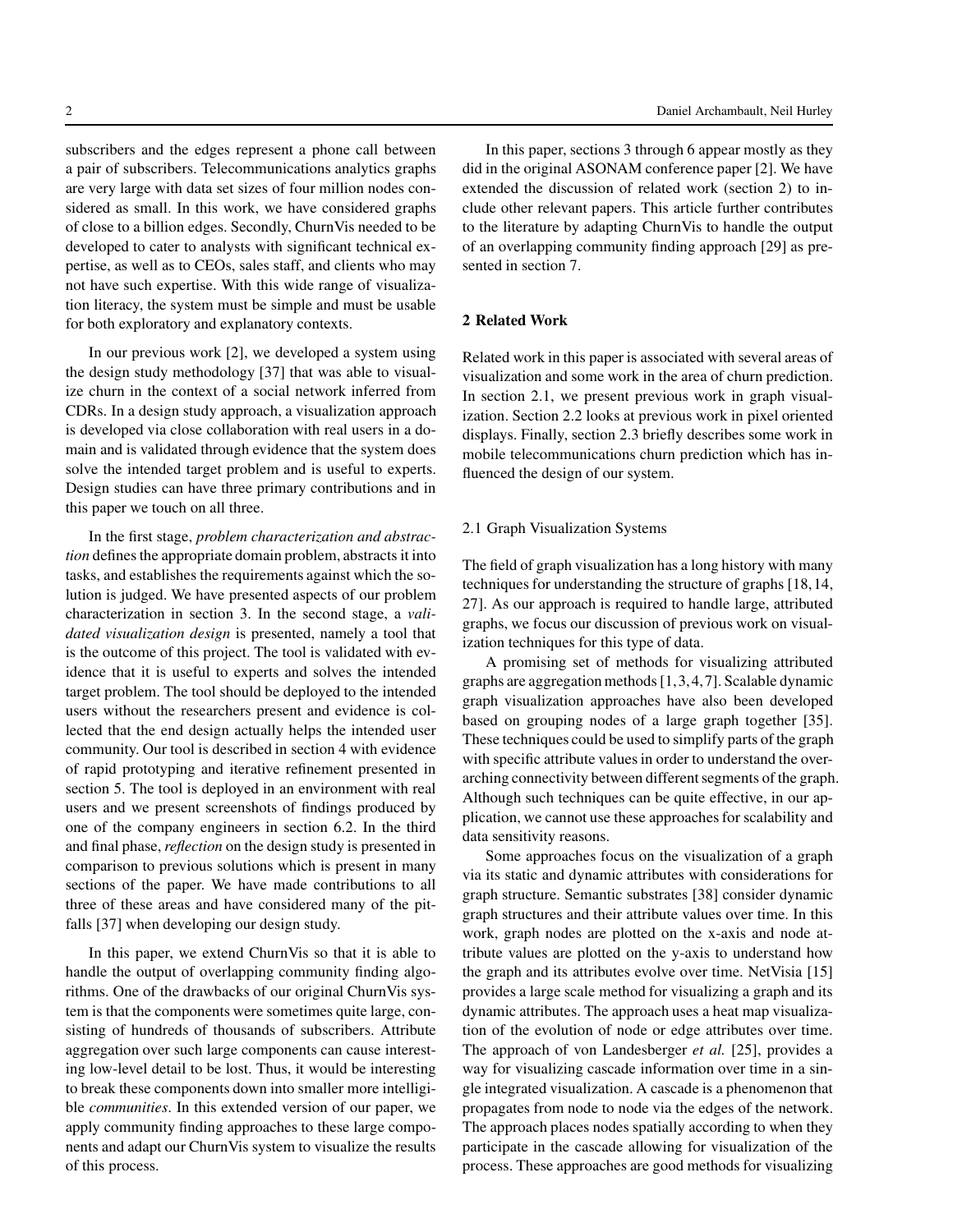attribute information and graph structure, but they primarily focus on individual nodes and edges in the graph. The focus of ChurnVis is on components or communities located within the graph structure.

Our work, in many ways, is closely related to work on grouping subgraphs via structural similarity. Brandes *et al.* [9] described methods to classify subgraphs based on the spectrum of their adjacency matrices. As graphs derived from the same underlying process have similar spectra, these can be used to differentiate classes of graphs. Harrigan *et al.* [17] describes a system to cluster groups of egocentric networks using motif enumeration. In this approach, for every subgraph, all the motifs up to size five are enumerated and interpreted as points in a high dimensional space that can be visualized with dimensionality reduction techniques. Both of these techniques can be used to visualize the structural similarity of many subgraphs. Although either system could be extended to handle attributed graphs, their focus is the grouping of graphs by structural similarity. In our problem, similarity based on attributes is more interesting for our intended users.

A number of other approaches exist to visualize the structural and attribute similarity of groups of subgraphs. Brandes *et al.* [8] designed a system to investigate trends in egocentric, social networks to study acculturation of migrant workers to the USA and Spain. The work is able to visualize classes of friends of these workers in order to illustrate patterns in relationships the migrant has with their host culture. The visualization was subsequently applied to help sociologists understand trends in this population [28]. Although this work uses both structural and attribute data on many networks, we focus mainly on attribute data in our work.

Our work, in spirit, mostly resembles that of von Landesberger *et al.* [26]. In her work, several properties of a network, associated both with the structural properties of the network and the attributes associated with the nodes and edges, are used to create a feature vector describing the subgraph. These feature vectors can be interpreted as points in a high dimensional space that can be clustered using selforganizing maps. In many ways, our system is similar to this technique but focuses mostly on the attribute values associated with each of these subgraphs.

# 2.2 Pixel Oriented Displays

Our visualization technique heavily relies on pixel oriented displays [19,20] in order to visualize the attributes common to particular components. Pixel oriented displays encode each attribute value as a small rectangle. As each data value takes a small amount of area, many attribute values of each component can be visualized simultaneously.

Our pixel oriented display is very similar to the pixel bar charts of Keim *et al.* [21]. In this work, rather than presenting the summaries of all customers in a bar chart, the authors present the attribute values of each customer as a pixel oriented display. By avoiding aggregation, the authors are able to present trends in the attribute values of individual customers. In our approach, one could view our components of subscribers as the customers in Keim *et al.* [21]. By using this technique, we have the advantage that network privacy can be maintained and the visualization can focus on the attribute values associated with each component.

## 2.3 Churn and Mobile Telecommunications Analytics

Much of the previous research applied to mobile telecommunications data has tackled two problems, namely churn prediction [40,11,13,16,12] and community finding or detection of social relationships in the subscriber network [31, 36,30,39]. The use cases provided in this paper focus mainly on the issue of understanding patterns that influence churn detection, although the system could be used for other data exploration tasks.

Many machine learning and statistical approaches to churn prediction have been investigated over the last number of years; an overview is provided in [22]. In summary, many of the standard classification techniques such as logistic regression, decision trees, and support vector machines have been applied to predict churn using features based on demographic and billing information. Other work, notably [40], has incorporated features based on CDR data into the churn prediction model, such as features pertaining to a subscriber's call patterns gathered over a fixed time period, namely, minutes of use, frequency of use and sphere of influence. While this work posits that a customer's phone usage can be a predictor of likelihood to churn, it does not explicitly model churn through *social influence*. One of the basic assumptions of our work is that social influence is a factor in mobile communications churn. Essentially, this implies that a decision of a subscriber to leave a mobile telecommunications provider, is likely to encourage other friends of the subscriber to also leave the network. In this context, friends are subscribers that are nearby, in a graph distance sense, on a social network described by calling behaviour. When this assumption is true, we can expect that churn will tend to propagate through the network, from friend to friend, similar to a diffusion process.

Research on the prediction of churn through social influence is less extensive than churn using demographic data. In [11,12] a *spreading activation* method for churn prediction on telecommunication networks is studied. A churner's influence on his social network, is explicitly modelled as the spreading of a 'churn activation' from the churners to their neighbours through the call network. A churn prediction is formed by spreading an activation energy from the initial set of known churners to the rest of the network through their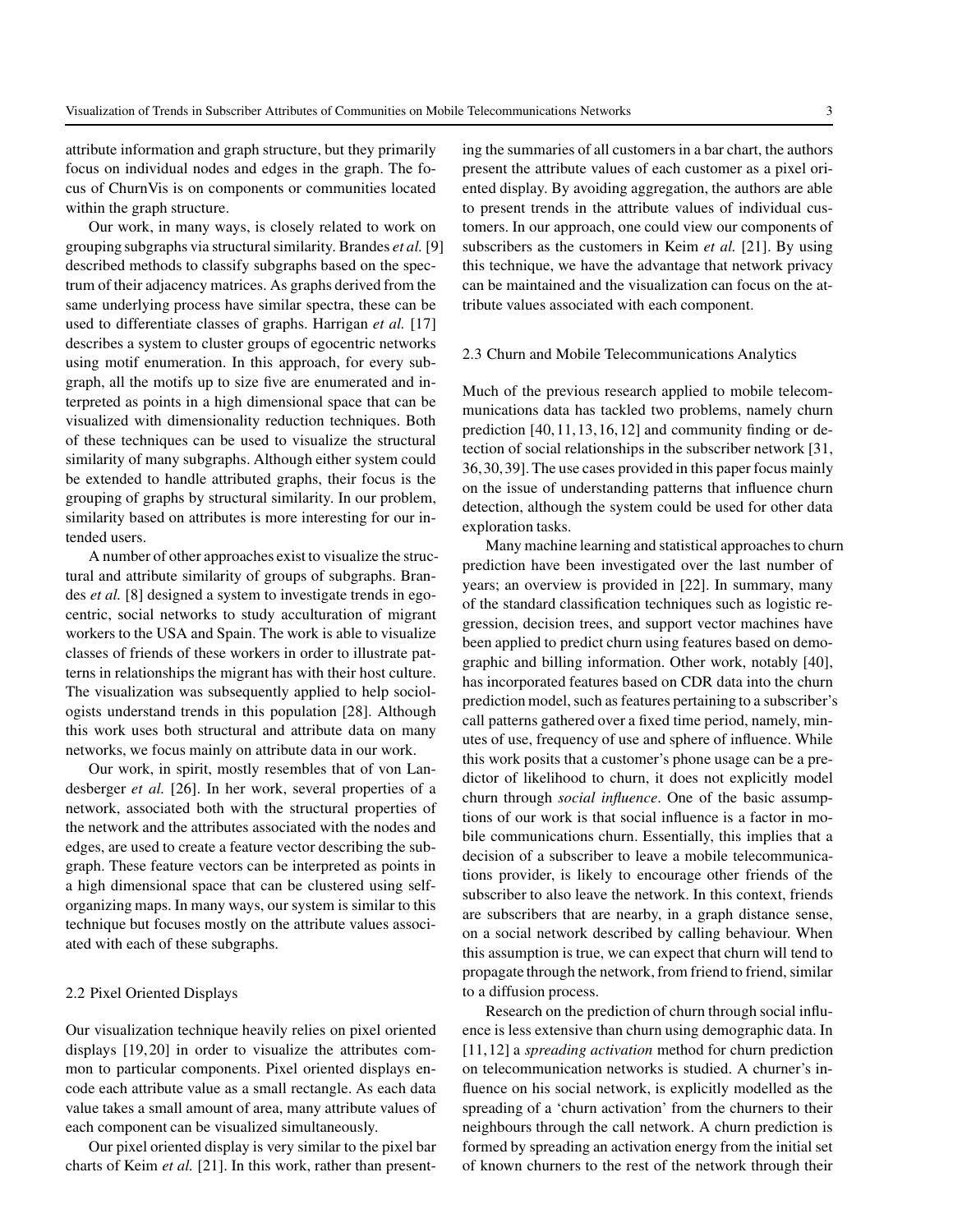neighbours. A different approach is taken in [34], where a method for churn prediction in mobile networks is proposed that aims to identify closely-knit groups of subscribers and to analyse these groups to identify social leaders.

It is important to note that our work is not aimed at the problem of predicting churn. Rather, the assumption of social churn motivates our data processing and visualization strategy in which components of connected churners provide a natural segmentation of the graph around which we visualize the attribute space. Our visualization system assumes that churn operates based on social influence and visualizes this churn along with the attribute values associated with each component enriched with churn. In this way, we expect that it will be possible, not only to check the extent to which social churn occurs in the network under study, but also to discover which attributes are correlated with a tendency to churn.

## 3 Users, Tasks, and Data

In this work, our users are employees of a mobile telecommunications consulting company. These users are interested in a visualization system in order to explain and understand how churn propagates in customer bases with respect to attributes and social network structure.

In this domain, mobile telephone calls are used to derive an underlying social network whereby nodes are mobile telephones and edges link two telephones if a sufficient number of calls were made between them. This network is the underlying social network. Subscribers are actors in the social network or nodes in this graph. A component is a group of subscribers that share a structural relationship on the social network. This component could simply be a connected set of subscribers or a set of subscribers grouped together by a community finding algorithm [24]. Subscribers can have both static and dynamic attributes. Edges between subscribers can also have attributes and can be summarized per component.

Our users were interested in a system that would be able to address the following task:

– *The visualization should depict trends in components of subscriber churn in the context of the static and dynamic attributes*

Through several discussions our users, we discovered several constraints to the design of the visualization in support of this task:

- *1. The visualization should be based on components in terms of the underlying social network*
- *2. The visualization approach should be able to represent social network metrics and subscriber attributes*
- *3. If the attribute is dynamic, the visualization should be able to display changes in subscriber actions over time (e.g., the progression of churn).*
- *4. It should be possible to grasp this visualization quickly, within a two to three minute presentation window.*

#### 3.1 Challenges of this Problem

There are several challenges with respect to this task and the data as described below.

# *3.1.1 User Expertise*

The system is intended for both analysis and presentation. Also, the technical expertise of the users/audience will vary greatly, and may include analysts and technically knowledgeable CEOs.

# *3.1.2 Data Set Size*

The social network derived from the mobile telecommunications data is very large. In our early discussions, a social network of four million nodes was considered small. In this work, we deal with social networks with hundreds of millions of edges.

# *3.1.3 Data Set Privacy*

The underlying mobile telecommunications data used in this study is real consumer information. In the data sets presented in this paper, subscriber ids are anonymized through a hash function and therefore cannot be reverse engineered. However, in certain applications they could be real. Any potential leak of information would damage the trust, credibility, and image of our industrial collaborators and potentially their customers. Attribute values for specific subscribers, call record data, and the structure of the social network, or subsets of this information cannot be copied from the machines of our industrial collaborators, but summaries can be downloaded locally. Our collaborators wish to have an interactive system that can be used both for analysis and presentation. Thus, the system would have to run on machines other than their servers. Data must be copied locally and this constraint greatly influences our design.

# 4 ChurnVis System

Based on the tasks and requirements set out by our collaborators as described above, we designed our system for visualizing churn based on the pipeline depicted in Fig. 1. The pipeline architecture is designed in such a way to deal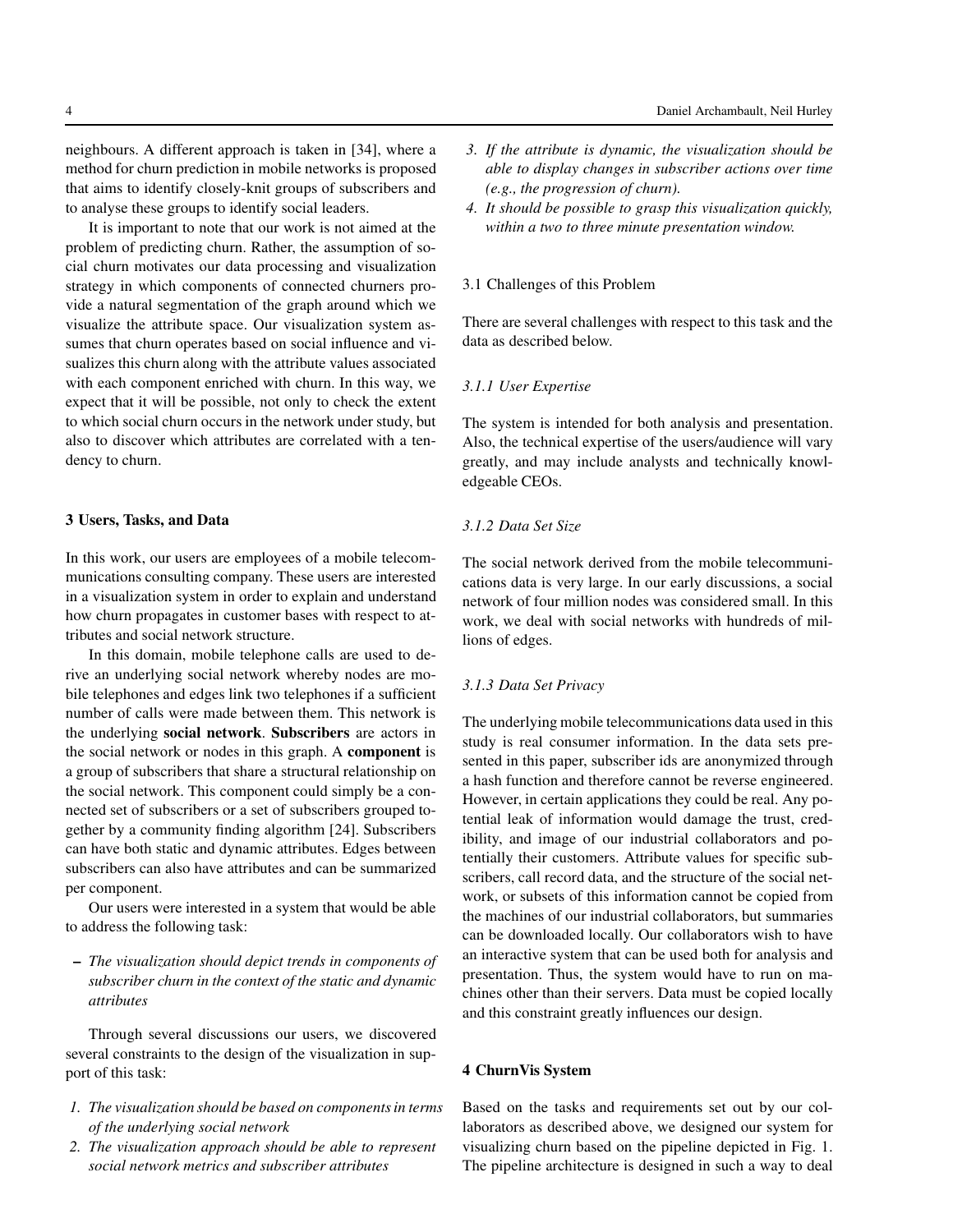with the challenges described above. The churn components and summarization pipeline is executed on company servers. This phase takes graphs that are usually hundreds of millions of edges in size and groups subsets of nodes into churn components. From these churn components, summary histograms can be computed.

The clustering and visualization pipeline executes locally on a machine, usually a laptop, for discussions about the data. The input to this phase is the summary histograms for each churn component. In this phase, histograms are clustered together based on the similarity of their attribute values. Representatives for each cluster are displayed, in a way similar to the work of von Landesberger [26], and the details can be displayed by clicking on each representative.

## 4.1 Churn Components and Summarization

Below, we describe the process for converting our data into the summary histograms used for visualization.

# *4.1.1 CDR Data and the Social Network*

To compute the churn components, we must first derive the social network in order to satisfy the first constraint. Call detail records or CDR data is used to infer the structure of a social network that exists between subscribers. CDR data usually consists of an edge list containing the calling party and the called party along with the date, time, and duration of the call. The data is usually supplied in a commaseparated, plain text format in several zipped files, describing the activity on a given day. Quite frequently, different types of communication can be listed such as SMS or Internet access (which usually does not have a called party). In our work, we use the voice CDR data in order to infer a social network.

As Fig. 1(a) illustrates, the process of inferring a social network begins by converting each daily edge list of CDR data into a binary format for data compression reasons. Then, these edge lists are superimposed to infer a social network of callers which itself is stored in a binary format. Following previous social network analyses of mobile communications [11,23,33], we carry out some filtering of the data and retain only those nodes and links that are likely to correspond to true social connections between subscribers. In particular, we discard weak links on the basis that they correspond to incidental calls, rather than calls between friends. We also discard nodes of exceptionally high degree (nodes that place/receive a call on average once every ten minutes during several months of calling data), which may correspond to business call centres, rather than individual subscribers.

The precise rule to determine which weak links and nodes to discard can be somewhat arbitrary and tends to be guided

by intuition. For example, in Dasgupta *et al.* [11] and Onnela *et al.* [33], only reciprocated links are retained. An even stronger criterion is used in Lambiotte *et al.* [23]: social links are identified as edges where at least six calls have taken place in each direction over the six months of the analysis, and it is argued that the analysis is not affected if the threshold is four or eight. In our analysis, we filter out links over which less than four communications have occurred over several months of data available to us. While the original call data is directed, following [33,23], we ignore the direction, resulting in an undirected social network where each edge is weighted by the number of calls made between the pair of subscribers. In ignoring direction, our contention is that the propensity to churn is affected by a subscriber's community of friends and that the volume of calls, rather than their direction, is more important for determining this community. These undirected graphs can be processed with a variety of clustering and learning approaches that do not operate on directed graphs. Nevertheless, as information about the direction of the call is still available through the CDR data, this information can still be leveraged by the system when computing summarization statistics.

While creating this social network, it is often the case that the graph will not fit into main memory. Often, this network and its many intermediates has hundreds of millions of unique, weighted edges. In order to allow for the processing of this data, we map the binary representation of the graph into a file on the machine that is treated like virtual memory. This mapping procedure is used when creating the social network and the churn components as described below.

#### *4.1.2 Churn Components*

Once a clean social network has been curated and stored in binary format, this data is used to construct churn components. Churn components are the basic unit present in the visualization system. As the constructed social networks visualized by ChurnVis are large, direct visualization of all the nodes and edges individually would suffer from extensive visual clutter and would not be useful. Churn components group subsets of the nodes present in the social network into meaningful units for the visualization of macroscopic trends of the subscribers in the group while at the same time maintaining the privacy of the network structure.

A churn component is simply a set of nodes in the graph and can be derived in many different ways ways. Churn components could be defined using standard community finding algorithms [24], overlapping community finding algorithms [29], or other methods for generating interesting sets of nodes. For the results presented in section 6 churn components are induced subgraphs of churners on the social network computed through a breadth first search of the graph.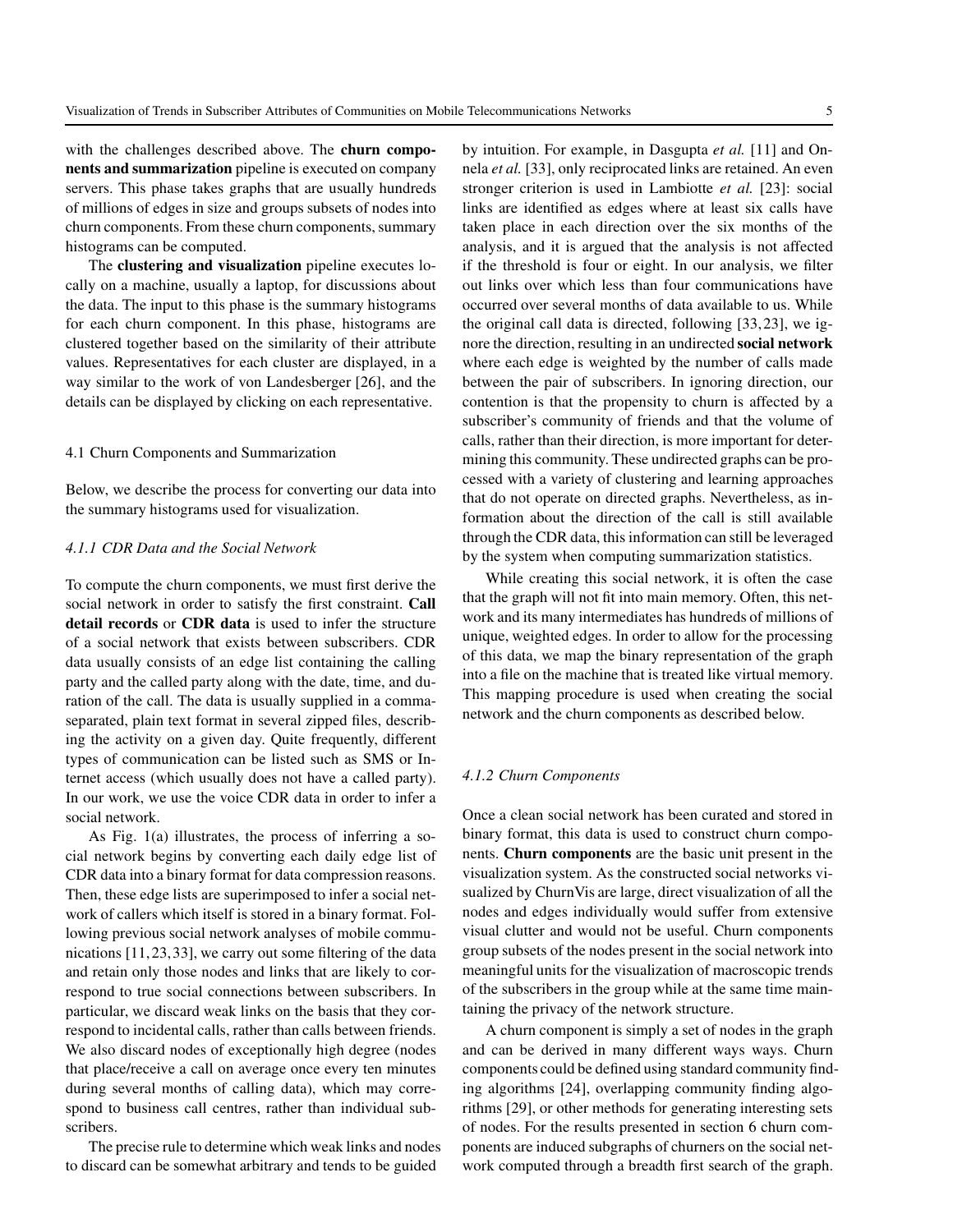

Fig. 1 ChurnVis data processing and visualization architecture. (a) Data processing pipeline. This stage requires several hours to complete. (b) Visualization pipeline. As it is disconnected from the data processing pipeline, this process can be executed locally on any machine. In these diagrams, circles represent data and rectangles processing. Red circles could potentially contain private information and should remain on company servers. All blue circles can be copied locally to any machine.

Churn components defined in this way are easy to understand for our user community (Section 3.1.1).

Subsequently in section 7, we use overlapping community finding algorithms to define churn components for visualization. The MOSES [29] overlapping community finding algorithm is applied to break down large induced subgraphs into smaller components for a more fine-grained analysis. In overlapping community finding algorithms, nodes can belong to multiple communities. In order to accommodate this data, nodes that appear in multiple communities are duplicated and placed in the multiple churn components for summarization.

A key output of this stage of the algorithm is a component map. A component map lists, for each component, the identifiers of the subscribers that this component contains. This component map is used extensively when computing summary histograms as described in the next section.

#### *4.1.3 Summary Histograms*

Summary histograms specify the demographics of each churn component in an aggregate and anonymous form. They are histograms showing the number of nodes in the component with a particular attribute value. The summary histograms can encode both static and dynamic data and can be based on structural properties of the social network or demographics data. Summary histograms are computed by custom programs that take attribute data and the component map as input in order to produce the demographics for the component.

In most cases, a program that generates one or more summary histograms takes as input the component map along with several text files encoding the attribute of the subscriber as node or link level data. Using the subscriber id associated with the node(s), we find the component(s) in which it

participates and the appropriate histogram is incremented. If the subscriber has missing information for this field a value of *unknown* is entered instead. For dynamic attributes, this procedure is replicated over all time periods in the data set.

#### 4.2 Clustering and Visualization

Once the churn component and summarization pipeline has finished processing the CDR and attribute data, visualization of attribute-based similarity of churn components can begin locally for presentation or analysis. The input to this phase consists of the summary histograms. The pipeline for this phase is shown in Fig. 1(b).

#### *4.2.1 Histogram Clustering*

Before visualization begins, all churn components are clustered based on the similarity of their summary histograms. In order to perform this clustering, each component is transformed into a feature vector of high dimension. The dimensionality of this vector corresponds to all possible values for all of the attributes in the data set. The counts present in the histogram are placed in the fields of the vector and all of the vectors in the data set are clustered using k-means. This approach was used because the results are easily understood by our user community: clusters correspond to components with similar attributes. Other clustering algorithms could be substituted at this stage for analysis.

For each cluster of components, the closest component to the k-means centroid is selected as the representative for this cluster. These representatives are ordered from the cluster with largest to smallest number of components. The representatives are visualized through pixel oriented displays as described in the next section.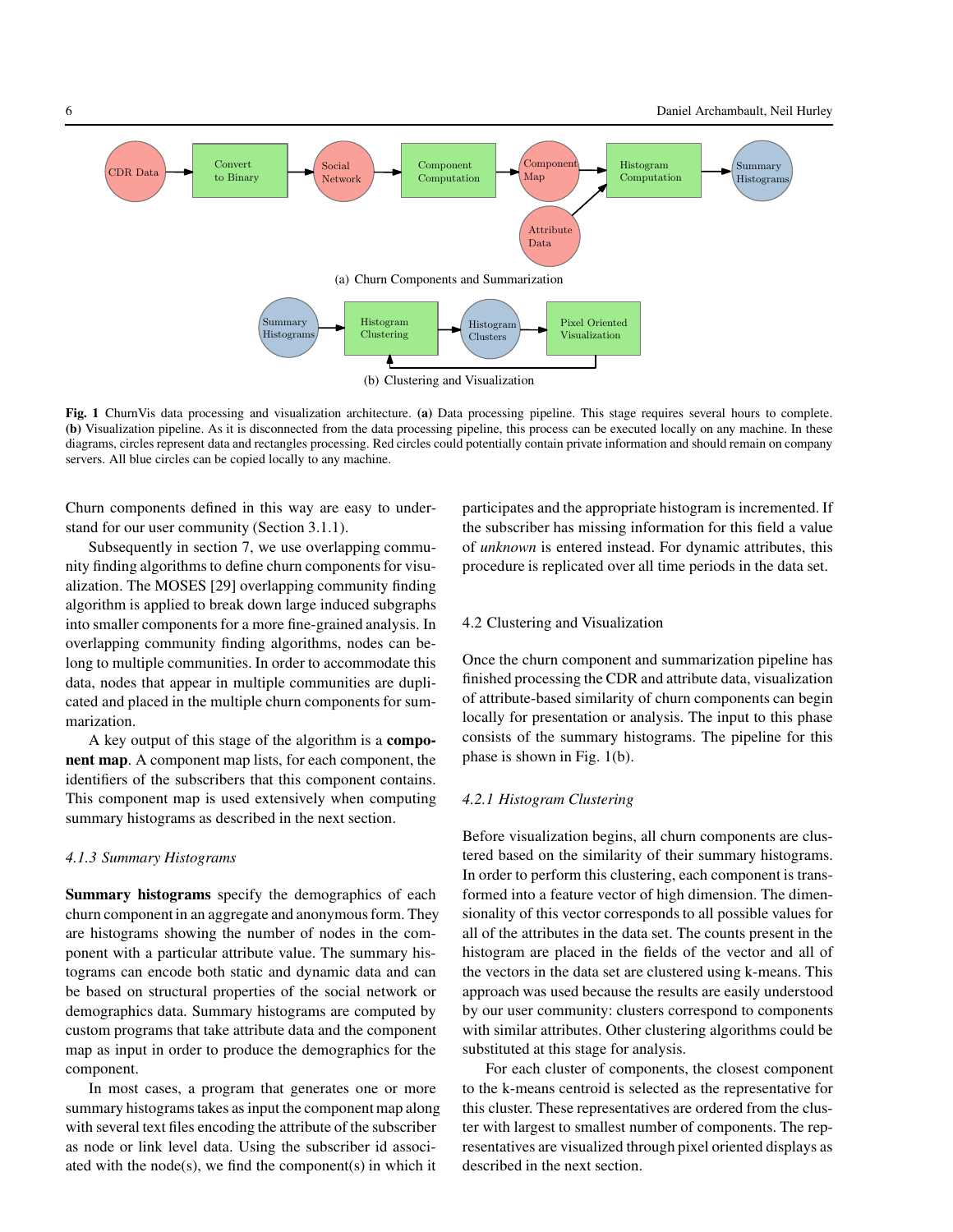#### *4.2.2 Pixel Oriented Representation*

Pixel oriented displays are a compact way of representing a large quantity of numeric data that can be ordered in some way. In the case of ChurnVis, we use this technique in order to represent a very large histogram as shown in Fig. 2. In the case of dynamic data the order is chronological, as in days of the calendar year from left to right. For static demographic data, it is ordered alphabetically, left to right, via attribute value. The number of subscribers in the churn component exhibiting a particular attribute is represented through saturation of the pixel. Highly saturated pixels indicate that almost all subscribers in this churn component have this particular value while pixels that are close to white in colour indicate that very few subscribers in this churn component have this value.

Fig. 2(a) shows the legend for the pixel oriented display used for this data set in both the representatives and details views. This legend appears at the top of both screens. Static attributes are on the left hand side of the display while dynamic attributes are on the right hand side of the display. Example cluster representatives are shown in Fig. 2(b). The values that each static attribute can take on are ordered alphabetically, in the pixel oriented display, following the design of Oelke *et al.* [32] for visualizing consumer data. The values for the dynamic attributes, one per line, are ordered left to right chronologically. Mousing over a value gives the proportion of subscribers within that component with the value. If the attribute is dynamic, the date range the pixel represents is written as well.

Fig. 3 shows the details view for one of these clusters of components. Three members of this cluster are shown. The pixel oriented display conveys that components in this cluster share a high propensity of *Nokia* mobile telephones (blue) with similar behaviour (grey). The component id and number of subscribers is indicated above each component.

#### *4.2.3 Filtering and Clustering*

Initially, all of the attribute data is used together in order to cluster the components with each dimension treated with the same weight. However, in many circumstances, our users would like to focus on one or two attributes for clustering. Also, sometimes our users are only interested in one or two specific values for these attributes, for example, only components that are predominantly in specific cities.

In order to support these usage scenarios, we provide the panel situated on the left hand side of the clustering view as shown in Fig. 2(b). In the top left, we have a number of sliders which control the weight given to each of the attributes in the clustering. In this case, we only consider the handset and the churn attributes in the histogram clustering. Below this panel, we have a list box that controls the filtering of a

given clustering. In this list box, all of the static attributes are listed and children of these static attributes in the list box are values that exist in the data set. When a number of values are selected in this widget, only those churn components that have a majority of subscribers with this value will be displayed. Through this widget, our users can adjust the clustering of churn components by attribute value and filter the display.

# 5 Iterative Refinement

In this section, we describe our collaboration with a mobile telephone consulting company, leading to the design of ChurnVis. We began working with the group about in 2012 on this specific problem and developed various versions of the software to tackle the problem of visualizing churn and other attributes on mobile telephone communication networks. For most of the project, we worked with a technical-savvy member of the business side of the company and two of the engineers. In later stages of the project, we worked with two additional engineers in the company. In earlier versions of the tool we presented ideas and prototypes in meetings that occurred about once every two months. In later stages of the prototype, we met about once every two weeks in order to refine the tool in order to work specifically on the types of tasks our collaborators wanted to undertake.

In our initial meetings, we spent a fair bit of time discussing the types of problems that engineers and businessminded members face on a daily basis. The primary business of this company is the prediction of churn on social networks derived from mobile telecommunications data. As often technical and business staff at the company would like to explore the factors behind churn, we decided to investigate the problem of visualizing churn in the context of attribute values. Unanimously, they required that the developed tool be able to handle extremely large amounts of data with hundreds of millions of edges.

Our initial prototypes were heavily inspired by the work of von Landesberger [26]. We applied self organizing maps to attributes and structural properties of the social network to find subscribers and groups of subscribers with similar attributes and call behaviour. We applied both the churn components and egocentric methods to the data in order to visualize how churn was behaving on the large network. Although, in many cases, the visualization worked well, the presentation of SOMs and the clustering method itself were sometimes difficult to understand and explain to our audiences. Thus, we decided to settle on simpler clustering approaches. Additionally, we generalized the notion of a churn component as it became clear that users would be interested in various types of structural groups as well as community finding methods that could be applied to the network.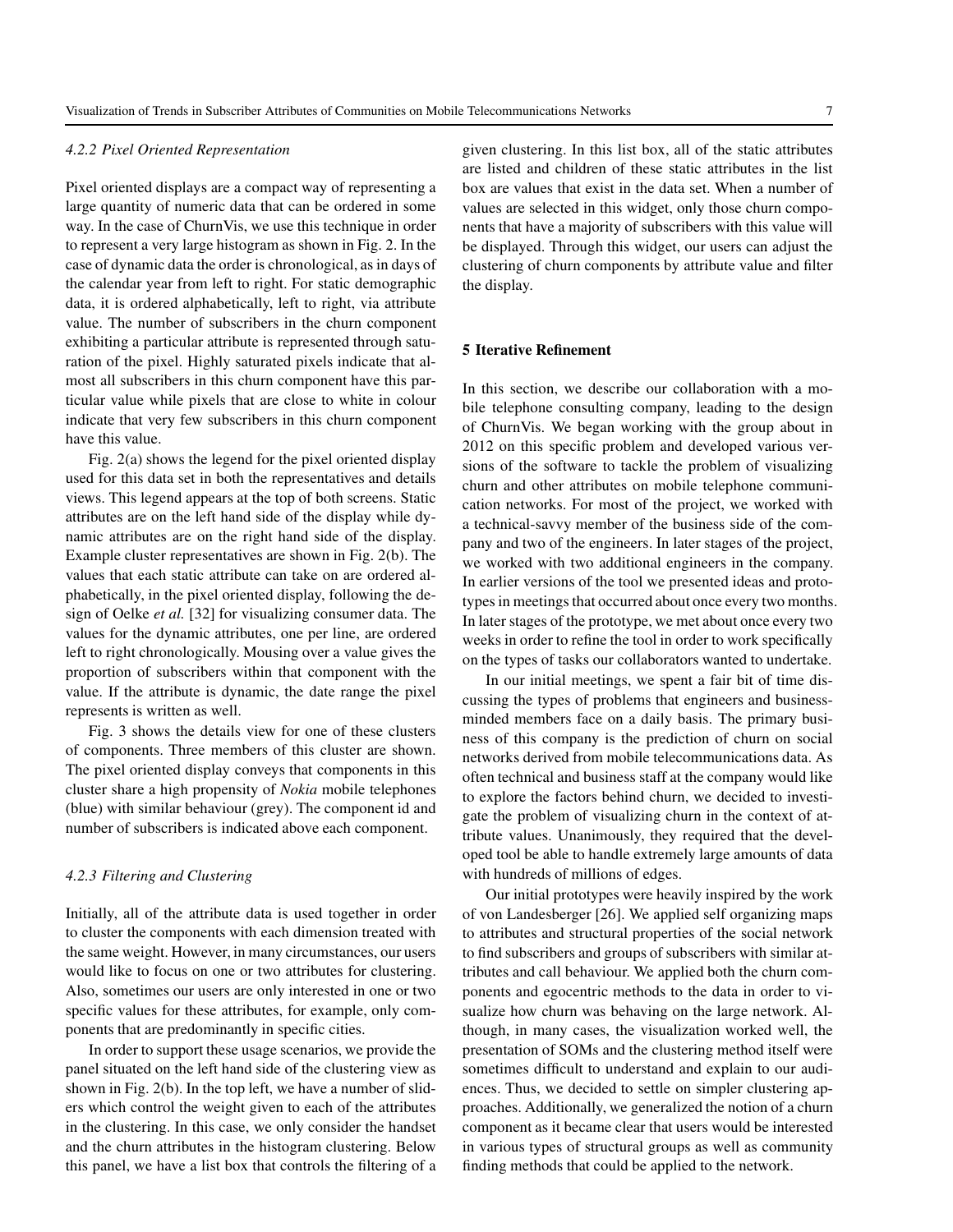

(b) Component Clustering Interface

Fig. 2 Pixel oriented display for encoding representatives and component clusters. (a) Legend for pixel oriented display indicating the attributes and their colours. (b) Representatives for clusters in the pixel oriented display. The labels of each representative includes the number of components in the cluster.

Also, during these meetings, we discovered that attribute data associated with the nodes and edges of the social network should be emphasized. This attribute data was often more intuitive and important. For example, understanding the concentration of iPhones in particular groups of nodes in the graph seemed more important and intuitive than metrics derived directly from the social network structure. Slowly, we moved to a more generic interface which would be able to deal with generic static and dynamic attributes but still based on social network structure. During this time, methods that involved direct visualization of the social network became de-emphasized and the pixel oriented display became central.

One of the desired properties of the tool was to be able to visualize in a coherent manner as many of the attributes of the components simultaneously. As a result, we decided to use pixel oriented display techniques [19,21] for this data. Many of the more technical-oriented members of the company found these displays intuitive, including some members of the business side of the company and one of the CEOs. Sales, however, found that the pixel oriented approach may be too difficult for new customers to understand. However, the member of the sales staff found that the tool could be used to isolate areas of the graph which would be then re-factored into bar charts for more intuitive presentation to customers.

We moved away from showing the graph structure of the social network directly for scalability and privacy reasons. Thus, we focused on the churn component ids that are generated by the ChurnVis system and made them available in the interface. These ids can then be used to retrieve the structure of the graph behind the components. Standard graph drawing tools [5,6,10] can be used as these components are usually no more than a few hundred nodes.

#### 6 Case Studies and Use by End Users

In order to test the design of our visualization with our users, we processed two mobile telecommunication data sets using the above-described pipeline. Initially, we presented some interesting features found by us, the designers, during meetings with the CEO and two analysts. ChurnVis was then installed locally on company machines and the analysts were able to further investigate the data over the course of a week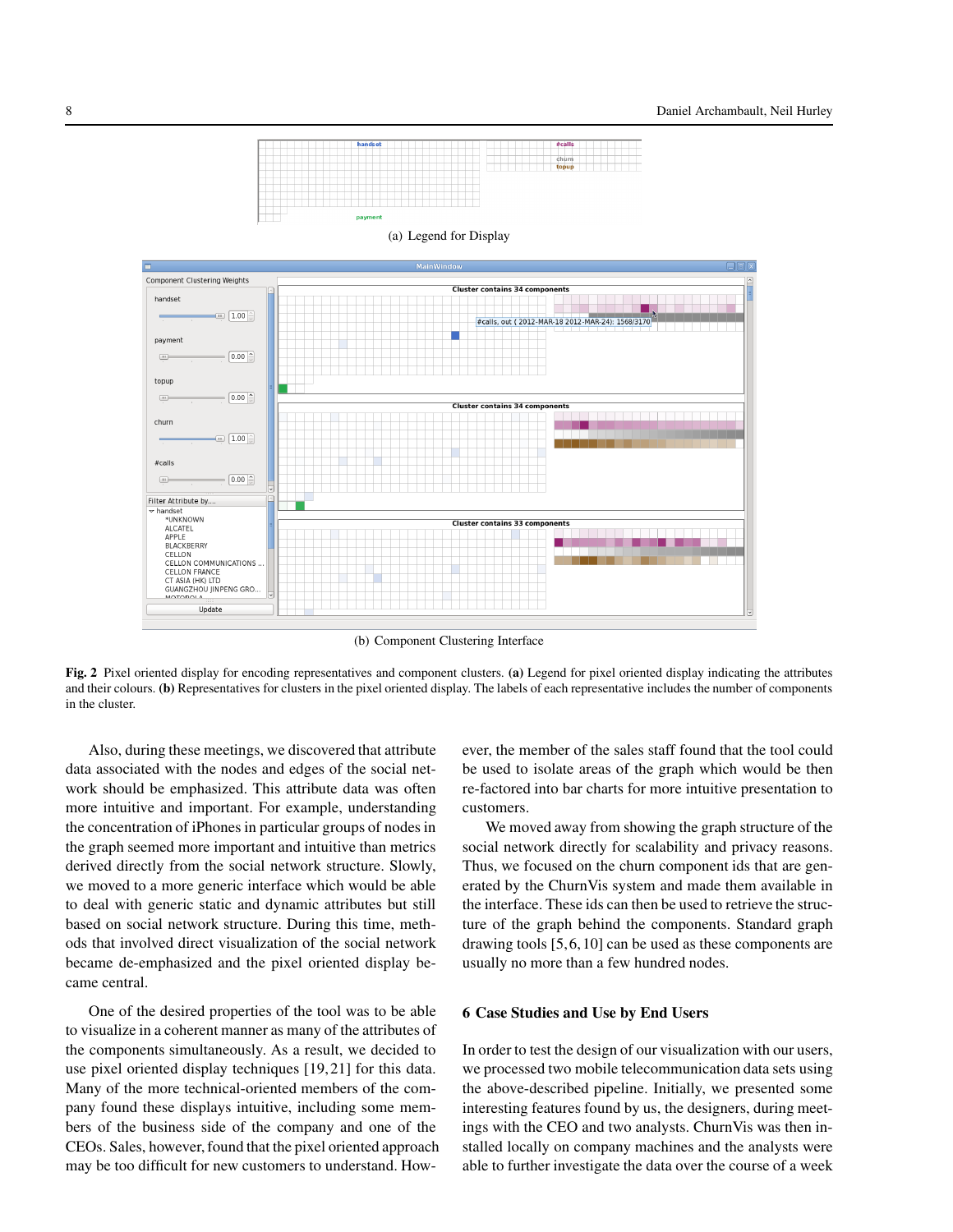

Fig. 3 Pixel oriented display for encoding the details of a cluster of components with similar attribute values. Each churn component is on its separate line in its own pixel oriented display. As the cluster of components was determined on handset (blue) and churn (grey) we notice a high similarity between component behaviours. The labels of each representative includes the number of subscribers in each component and the id number of the churn component that it represents. This id number can be used to retrieve the subscriber ids involved in the component and its graph structure locally on the servers of our collaborators.

without the designers of the system present. The two data sets, which we call Location and Topup, are described below. In all cases the visualization stage was executed on a 2.53 GHz laptop with 4GB of memory.

Location was derived from CDR data collected from a large mobile telecommunications provider over the course of April 2011. The attributes associated with the nodes of the graph include an anonymized geolocation (name of actual city replaced a different city name) churn values, and the number of calls within and exterior to the component. The original social network contained 839,955,502 edges, reduced to 190,733,854 edges after filtering out weak edges and high degree nodes. In total, 114,322 churn components were found in the graph. During the visualization phase, all components less than two nodes were filtered out, leaving a total of 1347 churn components that were clustered by trends in their attribute values. To convert this graph to binary format took on the order of days. Summary histograms took on the order of several hours. Clustering the remaining churn components by attribute values took about thirty seconds on a laptop.

Topup was derived from CDR data collected over the course of about five months from January through May 2012. The attributes associated with this graph include handset, method of payment, number of calls within and exterior to

the component, churn, and topup information. The original social network contained 48,692,028 edges, reduced to 13,729,574 edges after filtering out weak edges and high degree nodes. In total, 165,952 churn components were found in the graph. During the visualization phase, all churn components of size four or less were filtered out leaving a total of 1,202 churn components that were clustered by trends in their attribute values. To convert this graph to binary format took about five hours. Summary histograms took on the order of an hour. Clustering the remaining churn components by their attribute values took about thirty seconds on a laptop.

#### 6.1 Location

For this data set, our findings were made with the analysts during meetings and not independently, giving them some experience using ChurnVis. As we, the designers of Churn-Vis, were present during these findings, we do not show screenshots. When the tool was deployed on company machines, we show findings made by the analysts in section 6.2.

Immediately, it was apparent that good portions of the location information is unknown. This fact stood out through many of the saturated boxes on the far left of the display. Secondly, call activity drops with increased amounts of churn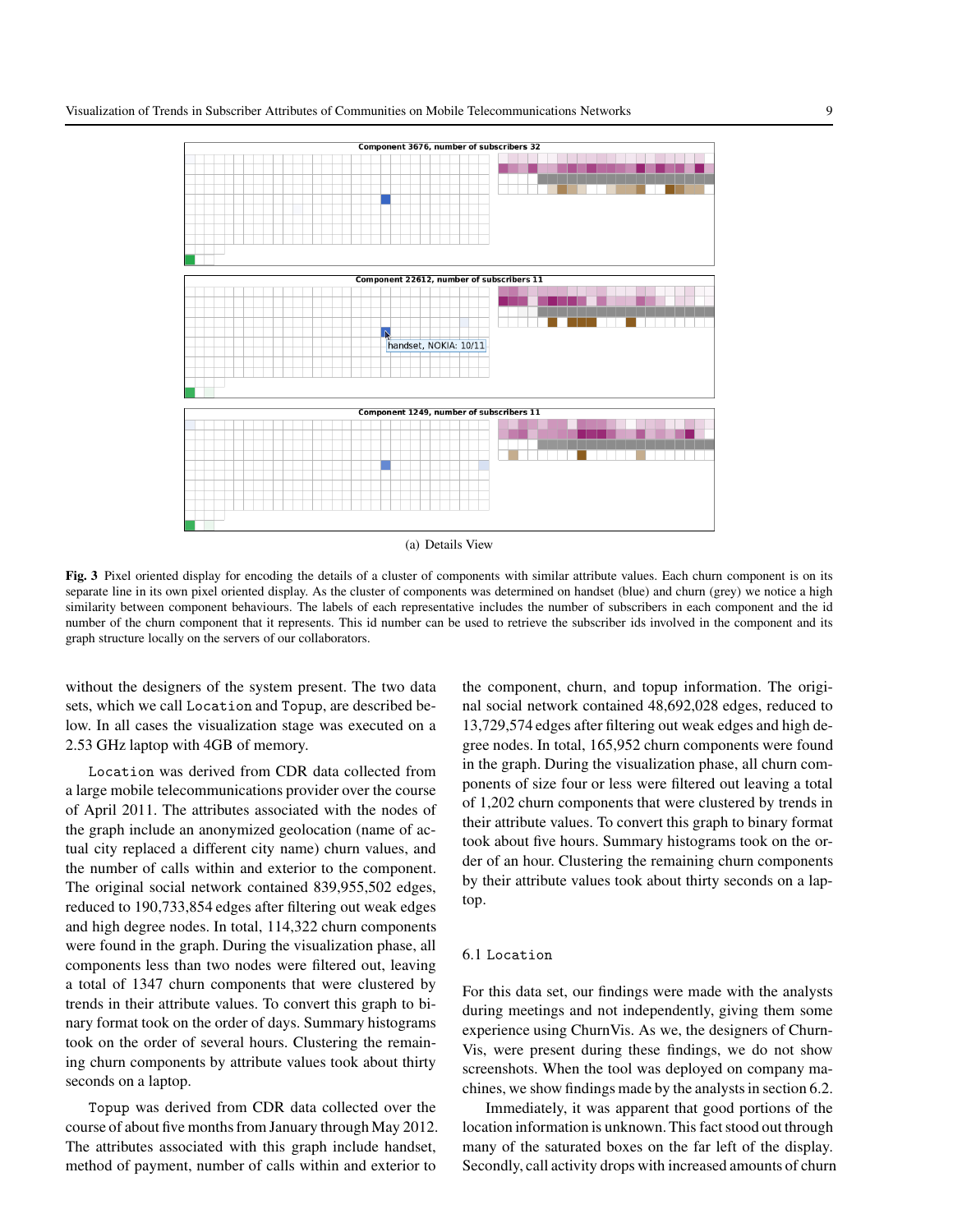occur. This effect is also unsurprising as with increased churn calling activity should drop off as more subscribers choose to leave the network. These two behaviours were expected to be found in the data. Finally, no subscriber churns before midway through the month (April 14th). When the analysts were able to see this fact through the visualization, they believe that it was due to the way that this data set in particular was collected.

ChurnVis was then used to identify trends in churn in the context of anonymized regions by clustering on location. Once again, the feature that many of the locations of the subscribers is unknown is revealed by the visualization. However, filtering out only those churn components containing only subscribers from two large cities in the data reveals a number of trends. In both cases, it appears that churners tend to churn very late in the month.

By clustering on call activity and churn, we notice a strange anomaly. There are a few situations where call activity is high when a number of subscribers had already churned. This usually happened when the majority of the churn happens on the last day for the component and warrants further investigation.

# 6.2 Topup

For this data set, all of the findings reported below were made by one of the analysts, while he used ChurnVis over the course of a week without the designers of the system present. The analyst tried to explain his findings with the tool as described below and the provided all of the figures presented in this section.

While using the tool, one of our analysts noticed an anomaly with respect to churn and topups (Fig. 4). The analyst noticed a cluster of churn components where nearly all of the subscribers in the cluster had churned but many of them were still topping up their mobile phones. He suggested that probable causes for this strange behaviour could be due to the churn flag associated with the algorithms used by the operator to predict churn. In effect, the churn flag is being set prematurely when the operator should wait for a longer period of inactivity before flagging the subscriber as churned.

This analyst also noted that there was a high correlation between number of topups and high call activity. This confirms something that would be expected of any mobile telecommunications data set: the more a subscriber calls the more that they would need to top up. Similarly, as components become saturated with churn, the number of calls made within the components falls off. This correlation is also expected, but the analyst believes that the correlation could be slightly weaker due to the churn flag problem described above.

Our analyst found that the subscribers that use a particular type of *Nokia* handset tend to use a *hybrid* payment plan with a combined prepay/postpay option (Fig. 5). He thinks that this particular phone could be widely available on this particular price plan. Although the tool does not answer this question directly, it opens it up for further investigation. An interesting corollary is that there doesn't seem to be such a trend for prepaid users as no particular handset, or mobile telephone make, dominates this market.

The analyst found that when clustering by payment method a high proportion of customers that are postpay use *Research in Motion* handsets. He believes that these users are mostly business users as it is known that many companies provide its employees with this particular handset.

# 6.3 Qualitative Feedback

Qualitatively, both the CEO and analysts enjoyed using the tool. They believe the tool has potential and is able to easily illustrate changes in subscriber activities. The analysts particularly found the pixel oriented display useful as it was able to display large amounts of data in a succinct way.

Members of the sales part of the organization found the tool a bit complicated for presentation to customers. Our user in sales suggested that ChurnVis could be used by analysts to find bits of information of interest to their customers and create custom bar charts and pie charts for presentation.

# 7 Analysis of Community Finding Approaches

In the original ChurnVis approach, churn components were the basic unit of analysis for the data. A churn component was defined as an induced subgraph of subscribers that churn. This definition facilitates analysis and provides a simplification of the graph based on churn in the network. However, this approach can lead to components that are quite large – sometimes in the range of hundreds of thousands of nodes. Although these churn components do form a meaningful group of nodes on the social network that are related by churn, they can often be too coarse obscuring detail.

A solution to this problem is to apply community finding approaches to these large components in order to break them down. These community finding approaches could be used to generate new churn components that can be visually analyzed using the ChurnVis system interface. We would just need to adapt our analysis and visualization pipelines in order to take into account of community structures instead of churn components.

In the following extension, we adapt the ChurnVis system to work with the output of overlapping community finding algorithms. More specifically, we apply the MOSES [29] approach to large churn components and subsequently apply ChurnVis to understand the trends in terms of dynamic and static attributes on the graph. Instead of comparing the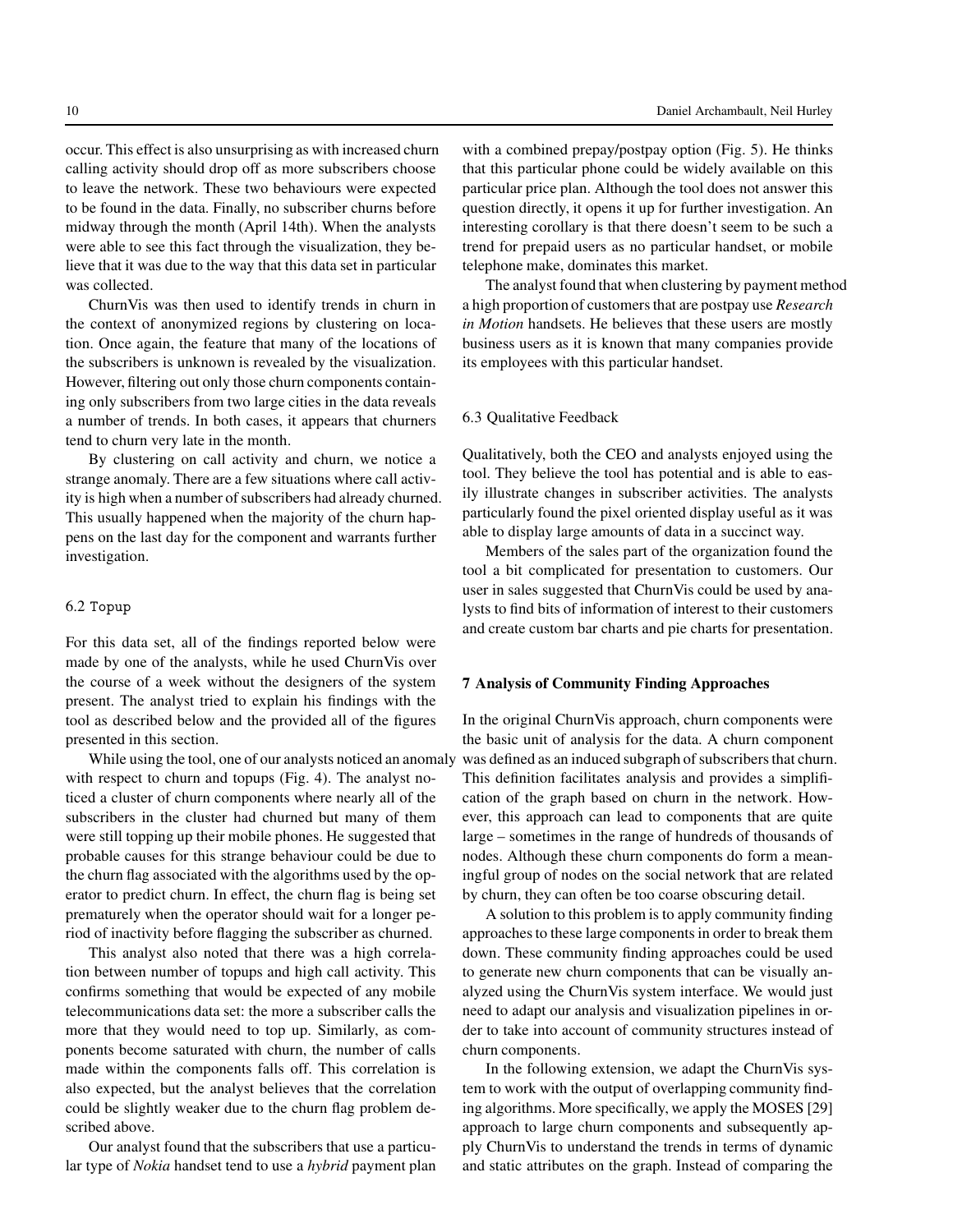

Fig. 4 Anomaly found by one of our analysts. This screen shot was taken by the analyst during data exploration. In this screen shot of the details view, grey is churn and tan is top up. Time progresses from left to right in weekly intervals. In component 4386, notice a sharp spike of top ups (saturated tan) when churn is high (saturated grey). The analysts believes that this could be due to a churn flag that is set too early after a period of subscriber inactivity.



Fig. 5 Correlation between *Nokia* subscribers and hybrid payment plans. This screen shot was taken by the analyst during data exploration. In the pixel oriented display, churn is grey and payment plan is green. Notice that in the cluster centroid below the cursor, there is a concentration of *Nokia* phones (Component 3676). The saturated green box in the bottom left indicates that these phones are mostly on hybrid plans. It could be the case that this mobile telephone is mostly available on a hybrid price plan. Hybrid price plans are generally less common than prepay and postpay plans.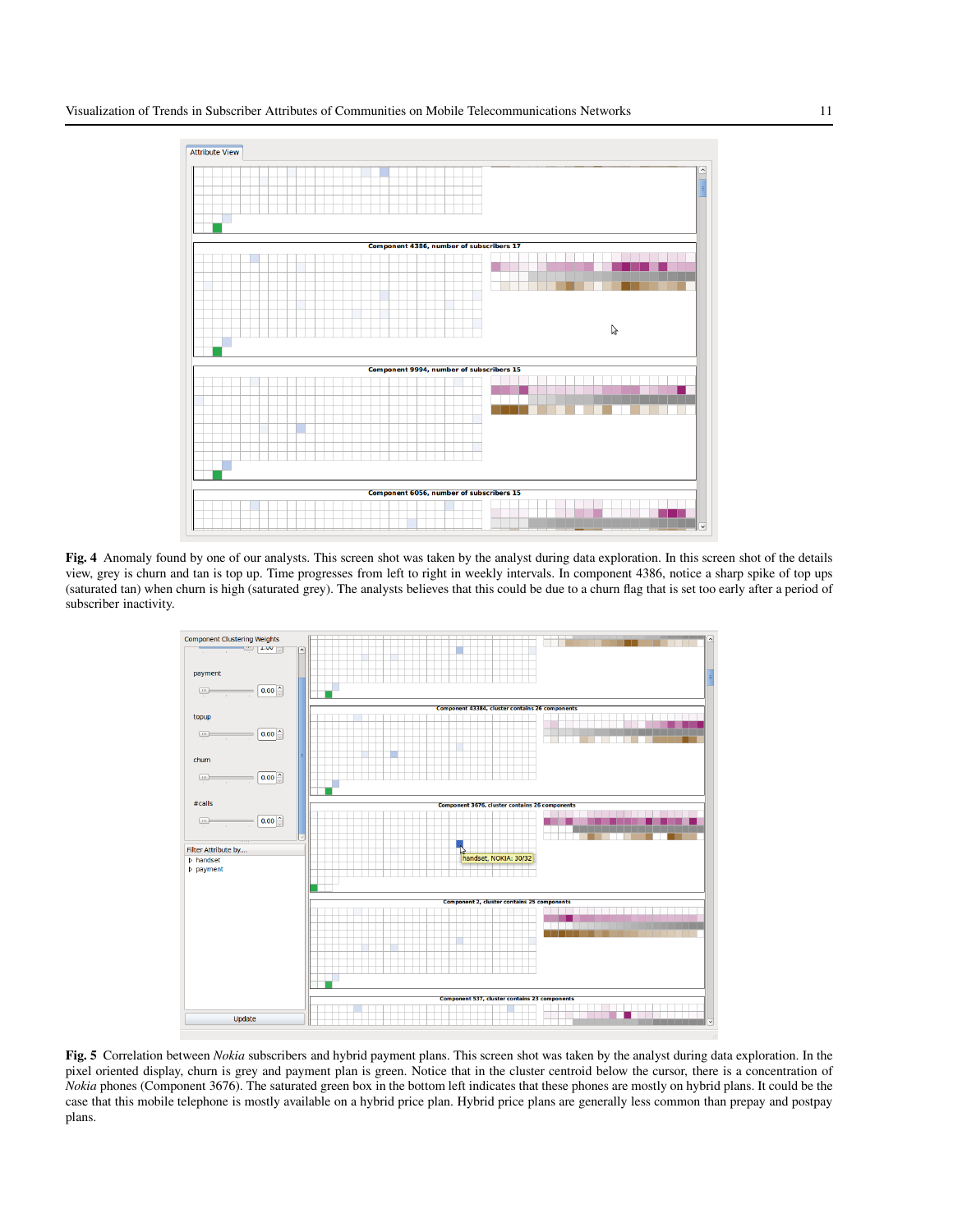summary histograms of churn components, we compare the summary histograms of overlapping communities.

In this section, we begin with a description of MOSES, the overlapping community finding algorithm that we use in this extension. Then, we present an outline of the new approach and describe the adjustments we had to make to the ChurnVis [2] pipelines in order to make them compatible with overlapping community finding algorithms. Subsequently, we present new results on the Topup data set. Finally, we discuss these results.

# 7.1 MOSES

MOSES is an overlapping community finding algorithm, proposed in [29]. It is based on a probabilistic generative model for the observed network. In this generative model, graph nodes may be assigned to multiple communities. Given a community assignment, an edge may exist between a pair of nodes if they share a community. In particular, if there are  $m \geq 1$  communities in common between the two nodes, then each community has a chance to independently generate an edge between the nodes with a fixed probability *pin*. The edge does not exist, only if each of the *m* trials fails. Furthermore, there is a small probability  $p_0$  that an edge exists, regardless of community structure. Given this model, a likelihood for the observed network can be written down which depends on the parameters  $p_{in}$ ,  $p_0$  and the community assignment. A heuristic greedy optimisation algorithm finds the community assignment and parameters that maximise the likelihood. MOSES has been shown to be particularly effective on social network graphs with a high degree of overlap, that is, on graphs where nodes belong to two or more communities on average. Such highly overlapping structure has been shown to be prevalent in networks extracted from social media data, such as Facebook data. As these are typical friendship networks, such overlapping structure is likely to also occur in the calling circles of mobile subscribers.

MOSES has been evaluated and compared with the stateof-the-art overlapping community finding algorithms that exist in the literature. For further details of this evaluation, we refer the reader to Xie *et al.* [41].

# 7.2 ChurnVis and Overlapping Communities

Our approach to allow ChurnVis to summarize the results of overlapping community algorithms is as follows:

- *1. Construct a social network and perform churn analysis*
- *2. Select large churn components and apply MOSES [29]*
- *3. Using the attribute data and overlapping community results, construct summary histograms.*
- *4. Summary histograms can be visualized using the visualization pipeline*

The principal changes to allow ChurnVis to process the results of overlapping community finding algorithms is the introduction of steps (2) and (3) as specified above. The challenges of introducing these two steps are:

- 1. Scalable community detection with MOSES
- 2. Adapting the creation of summary histograms to process components where nodes can be in multiple components

The scalable community detection pass is executed on the social network in binary format. In order to perform this community detection, for each churn component we map its nodes back to the graph in binary format. The induced subgraph is taken and this subgraph is processed by MOSES. The resulting communities are then mapped back to a new component map with node ids for the contents of each community structure.

As MOSES is an overlapping community detection algorithm, a particular node id can be contained in multiple lines of the component map. As the creation of summary histograms processes each line of the component map separately, these new overlapping community maps can be processed as if they were component maps. The result of this process is a set of summary histograms for each overlapping community.

The final summary histograms can be visualized with ChurnVis unaltered. Thus, instead of grouping churn components by common attributes, we group overlapping community structures by common attributes. This grouping of overlapping communities allow us to see patterns in the dynamic and static attributes of these communities. Large churn components are broken down allowing for more detailed visual exploration of the phenomena within the community structures.

# 7.3 MOSES on Topup

The largest component of Topup is shown in Fig. 6. This very large component, 136,563 subscribers, exhibits the average behaviour of the data set: as churn increases both top ups and number of calls decrease. There is no handset that dominates the prepay market with prepay seeming to be the most popular payment plan for the data set. This result for such a large component is expected, but the analyst would probably want to drill down further into the data to see if there are smaller components with more localized behaviour.

We broke this component down using the above methodology and visualized the resulting communities with Churn-Vis. MOSES produced 9,518 communities. We applied the visualization approach, filtering out all components with fewer than ten nodes, giving a total of 2,886 communities remaining. The k-means algorithm was applied with 100 centroids to classify the communities into groups with similar behaviour.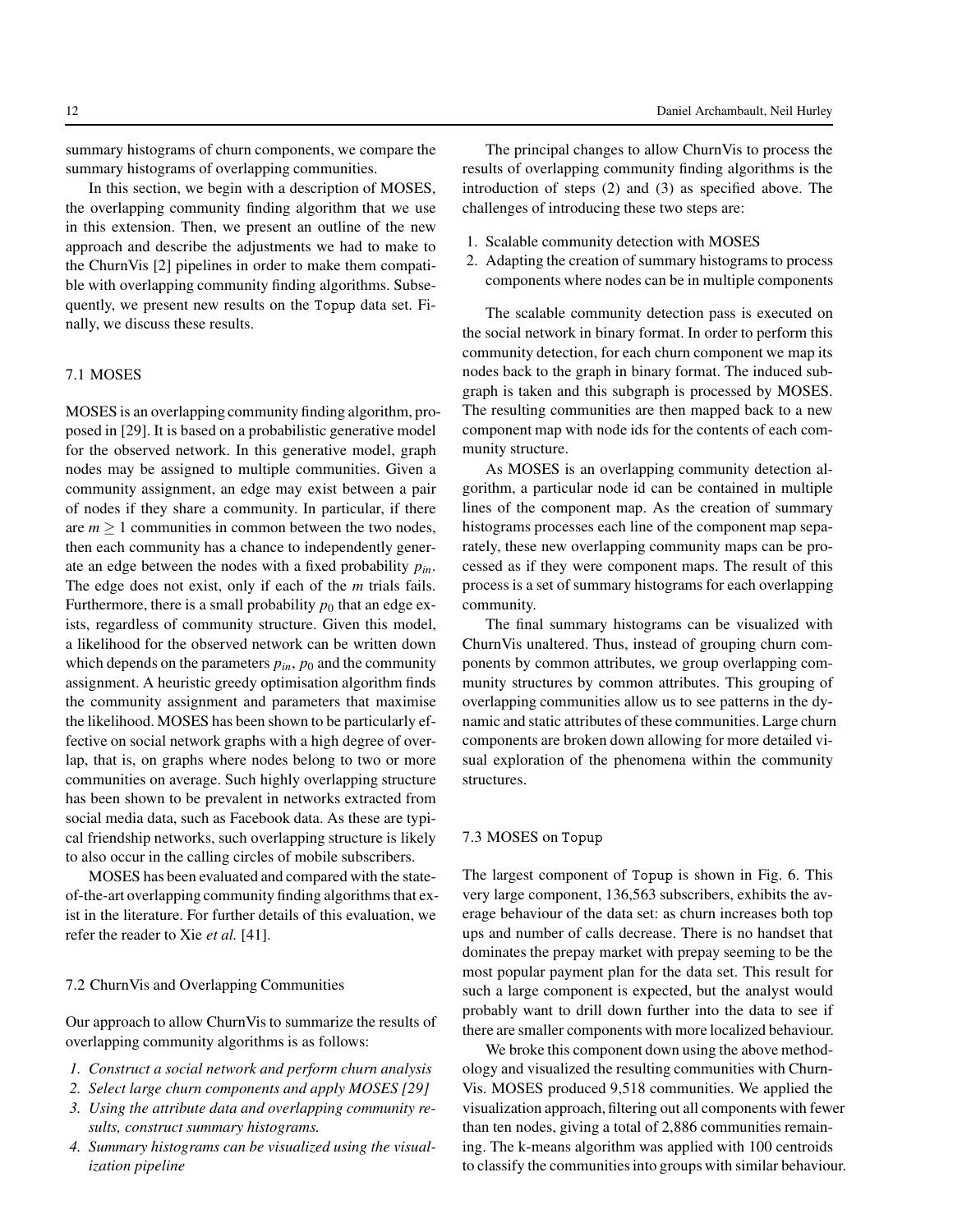

Fig. 6 The largest churn component in Topup. This component consists of 136,563 subscribers. Notice that number of top ups (tan) and number of calls (purple) steadily decrease as churn steadily increases. Also, the handset attribute (blue) is mostly desaturated. Payment plan (green) has a saturated element which is postpay. These attributes indicate an average behaviour over the large nodes which is expected: no handset dominates the market and the overall trend of volume and top up decreasing with increasing churn. Further decomposition of this component may yield better results.

For community analysis, we concentrate on all attributes except churn in this large component. As call volume is indicative of churn and some of the flags were misleading in the data set, we use a decrease in call volume to understand churn in the components of the data set.

Fig. 7 shows the classification of these communities by static and dynamic attribute value. At a high level, we immediately see that the attributes within these communities do not all vary in the same way. Thus, this decomposition of the large churn component into communities is beneficial to help illustrate the variation in both static and dynamic attributes within communities of this large churn component.

We click on a class of communities where the dominant handset is *Nokia* as shown in Fig. 8. This collection of communities seems to exhibit a common trend in the data set: call activity and top up activity steadily decrease together. This decrease occurs as members of these communities most likely churn. As seen in the previous study, the second component in this data set consists mostly of hybrid payment plans. This trend was noticed by our collaborators in the mobile telecommunications industry at a macroscopic level in this data set.

Using the interface, we filter out many collections of communities that do not have a large proportion of *Research in Motion* handsets in Fig. 9. When looking at the patterns of these clusters, we can see that many of these clusters have the same behaviour as the *Nokia* handsets mentioned above. However, the third family of clusters has an interesting pattern. For this family of communities, call volume and the number of top ups suddenly increase at the end of the time series where there was little activity before. This phenomena could be indicative of the early triggered churn flag; nodes would not have appeared in this data set if they did not churn, but we clearly see an increase in activity rather than a decrease in activity. It could be the case that the low activity earlier on in the time series caused churn flags to be triggered, but normal activity resumed later in the time series. Further investigation with telecommunications analysts would be required to confirm that this is the case.

# 8 Conclusion

In this paper, we presented ChurnVis as system for visualizing mobile telecommunications churn and subscriber actions over time. Our visualization process is simple to support a diverse community of members of the mobile telecommunications industry. ChurnVis was originally described in our ASONAM paper [2], but we have extended this visualization pipeline to process the results of overlapping community finding algorithms such as MOSES [29]. In the original ChurnVis system, churn components could become large, causing some components to be summarized a too high a level. This modified pipeline breaks down these large components by using a community finding algorithm. The results are still visualized in a privacy preserving way.

We have extended ChurnVis to work with the output of overlapping community finding algorithms. In future work, the system could be tried with a more diverse set of community finding approaches for comparison and applicability to the problem of visualizing subscriber attributes and churn over time.

Visualization methods for the problem of churn prediction continues to be an important area of future work. Churn-Vis was not designed with the goal of predicting churn in mind; rather it is a visualization system that can be used to try and understand the factors influencing churn. Possible systems could exploit computational steering methods to reduce the time required in order to visualize the large volumes of data in this space.

Acknowledgements The authors would like to acknowledge Idiro Technologies and the support of the Clique Strategic Research Cluster funded by Science Foundation Ireland (SFI) Grant No. 08/SRC/I1407.

## References

- 1. Abello, J., van Ham, F., Krishnan, N.: ASK-GraphView: A large scale graph visualization system. IEEE Trans. on Visualization and Computer Graphics (Proc. Vis/InfoVis '06) 12(5), 669–676 (2006)
- 2. Archambault, D., Hurley, N., Tu, C.T.: ChurnVis: Visualizing mobile telecommunications churn on a social network with attributes.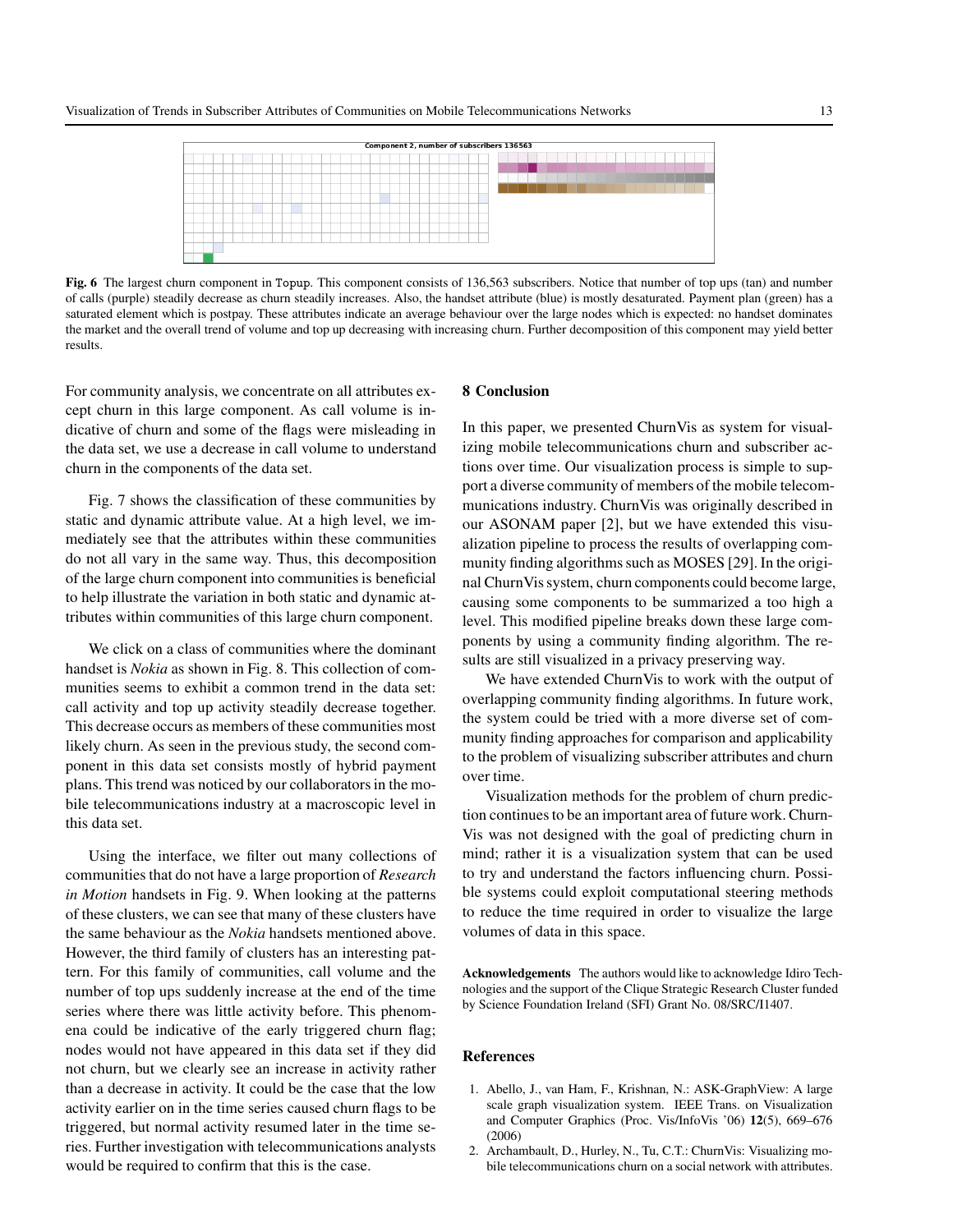

Fig. 7 Classification of the communities detected by MOSES [29] in the largest component of Topup. In this figure, the colour scheme is exactly the same as the rest of the paper except top up is grey and churn is not shown. Many different types of communities which vary in common ways are illustrated by breaking this large churn component down.



Fig. 8 The details of a collection of communities where a number of *Nokia* handsets are available. These communities exhibit a common trend: as call volume decreases so does the number of top ups. This phenomenon is indicative of churn activity and is common in Topup.

In: International Conference on Advances in Social Networks Analysis and Mining (ASONAM'13), pp. 894–901 (2013)

- 3. Archambault, D., Munzner, T., Auber, D.: GrouseFlocks: Steerable exploration of graph hierarchy space. IEEE Trans. on Visualization and Computer Graphics 14(4), 900–913 (2008)
- 4. Archambault, D., Munzner, T., Auber, D.: Tugging graphs faster: Efficiently modifying path-preserving hierarchies for browsing paths. IEEE Trans. on Visualization and Computer Graphics 17(3), 276–289 (2011)
- 5. Auber, D.: Tulip : A huge graph visualization framework. In: P. Mutzel, M. Jünger (eds.) Graph Drawing Software, Mathematics and Visualization, pp. 105–126. Springer-Verlag (2003)
- 6. Bastian, M., Heymann, S., Jacomy, M.: Gephi: An open source software for exploring and manipulating networks. In: Proc. of 3rd AAAI ICWSM Conference, pp. 361–362 (2009)
- 7. Batagelj, V., Brandenburg, F.J., Didimo, W., Liotta, G., Palladino, P., Patrignani, M.: Visual analysis of large graphs using (x,y) clustering and hybrid visualizations. IEEE Trans. on Visualization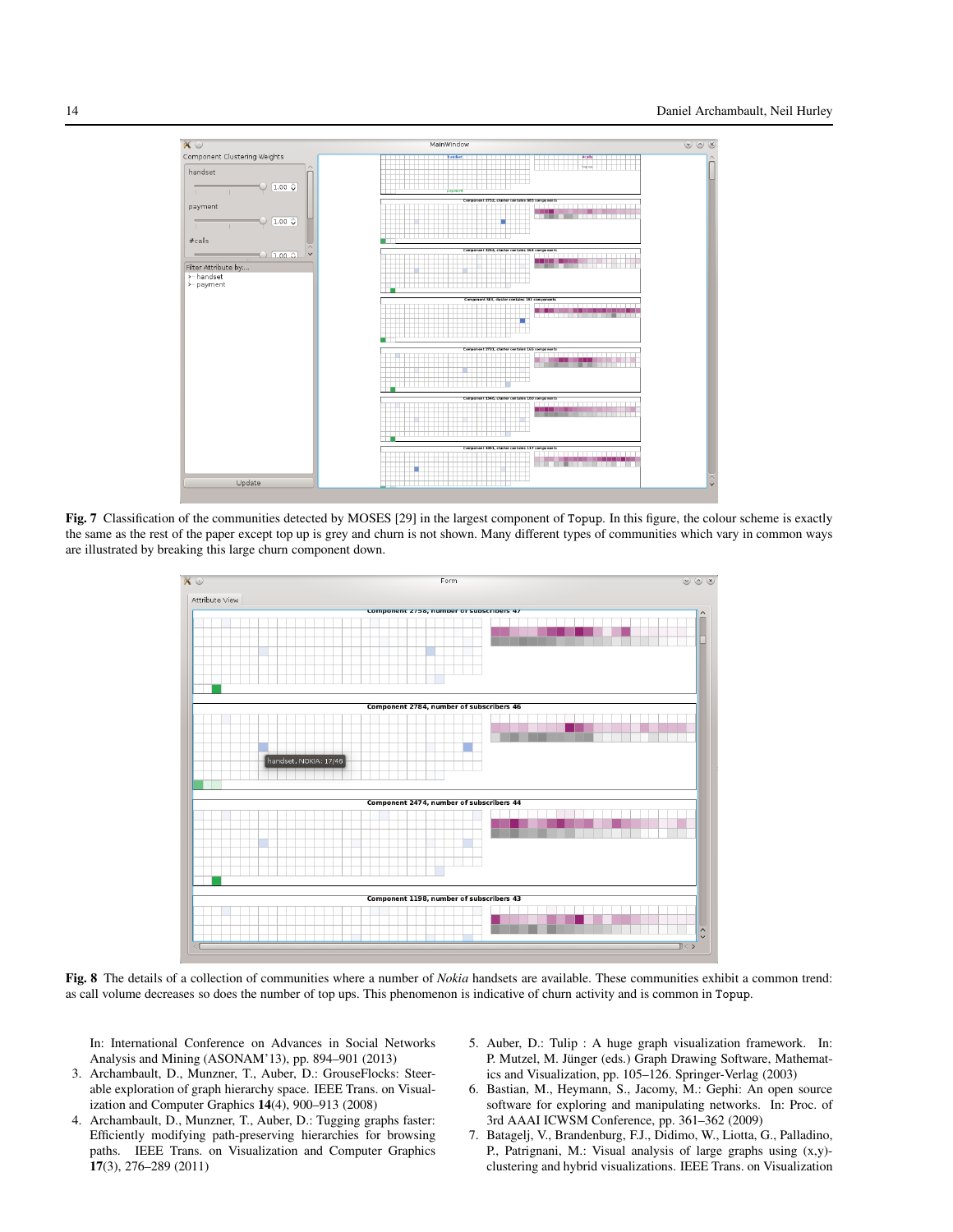

Fig. 9 Groups of communities that have a number of subscribers with *Research in Motion* handsets. A representative of these communities, clustered by attribute value is shown. The first two groups of communities exhibit typical behaviour: call volume falls off with number of top ups. The third group however (the one with 22 components) exhibits the opposite behaviour with both call volume and top ups increasing late in the time series. As all the nodes in these communities have been flagged as churning at some point, it could be the case that the churn flag was incorrectly set during the low activity in the component at the beginning of the time series.

and Computer Graphics 17(11), 1587–1598 (2011)

- 8. Brandes, U., Lerner, J., Lubbers, M., McCarty, C., Molina, J.: Visual statistics for collections of clustered graphs. In: Proc. of the IEEE Pacific Visualization Symposium (PacificVis'08), pp. 47–54 (2008)
- 9. Brandes, U., Lerner, J., Nagel, U., Nick, B.: Structural trends in network ensembles. In: Proceedings of the 1st International Workshop on Complex Networks (CompleNet'09), pp. 83–97. Springer (2009)
- 10. Brandes, U., Wagner, D.: Visone analysis and visualization of social networks. In: Graph Drawing Software, pp. 321–340 (2003)
- 11. Dasgupta, K., Singh, R., Viswanathan, B., Chakraborty, D., Mukherjea, S., Nanavati, A.A.: Social ties and their relevance to churn in mobile telecom networks. In: Proc. of the 11th International Conference on Extending Database Technology: Advances in Database technology, pp. 668–677 (2008)
- 12. Droftina, U., Kosirb, A.: Customer churn prediction: Integration of sociometric theory of cliques into a diffusion model. In: Proceedings of Third International Conference on the Analysis of Mobile Phone Datasets (NetMob 2013) (2013)
- 13. Dyagilev, K., Mannor, S., Yom-Tov, E.: On information propagation in mobile call networks. Social Network Analysis and Mining 3(3), 521–541 (2013)
- 14. Elmqvist, N., Fekete, J.D.: Hierarchical aggregation for information visualization: Overview, techniques, and design guidelines. IEEE Trans. on Visualization and Computer Graphics 16(3), 439– 454 (2010)
- 15. Gove, R., Gramsky, N., Kirby, R., Sefer, E., Sopan, A., Dunne, C., Shneiderman, B., Taieb-Maimon, M.: NetVisia: Heat map & matrix visualization of dynamic social network statistics & content. In: Proc. IEEE 3rd International Conference on Social Computing, pp. 19–26 (2011)
- 16. Han, Q., Ferreira, P.: Determinants of subscriber churn in wireless networks: The role of peer influence. In: Proc. of 26th European Conference on Operations Research (2013)
- 17. Harrigan, M., Archambault, D., Cunningham, P., Hurley, N.: Egonav: Exploring networks through egocentric spatializations. In: Proc. of the ACM International Working Conference on Advanced Visual Interfaces (AVI '12), pp. 563–570 (2012)
- 18. Herman, I., Melançon, G., Marshall, M.S.: Graph visualization and navigation in information visualization: A survey. IEEE Trans. on Visualization and Computer Graphics 6(1), 24–43 (2000)
- 19. Keim, D.A.: Designing pixel-oriented visualization techniques: Theory and applications. IEEE Trans. on Visualization and Computer Graphics 6(1), 59–78 (2000)
- 20. Keim, D.A.: Information visualization and visual data mining. IEEE Trans. on Visualization and Computer Graphics 8(1), 1–8 (2002)
- 21. Keim, D.A., Hao, M.C., Dayal, U., Hsu, M.: Pixel bar charts: A visualization technique for very large multi-attribute data sets. Information Visualization 2(1), 20–34 (2002)
- 22. KhakAbi, S., Gholamian, M., Namvar, M.: Data mining applications in customer churn management. In: Intelligent Systems, Modelling and Simulation (ISMS), 2010 International Conference on, pp. 220–225 (2010)
- 23. Lambiotte, R., Blondel, V.D., de Kerchove, C., Huens, E., Prieur, C., Smoreda, Z., Dooren, P.V.: Geographical dispersal of mobile communication networks. Physica A: Statistical Mechanics and its Applications 387(21), 5317–5325 (2008)
- 24. Lancichinetti, A., Fortunato, S.: Community detection algorithms: A comparative analysis. Physical Review E 80, 056,117 (2009)
- 25. von Landesberger, T., Diel, S., Bremm, S., Fellner, D.W.: Visual analysis of contagion in networks. Journal of Information Visualization (2013)
- 26. von Landesberger, T., Gorner, M., Schreck, T.: Visual analysis of graphs with multiple connected components. In: IEEE Symp. on Visual Analytics Science and Technology (VAST 2009), pp. 155– 162 (2009)